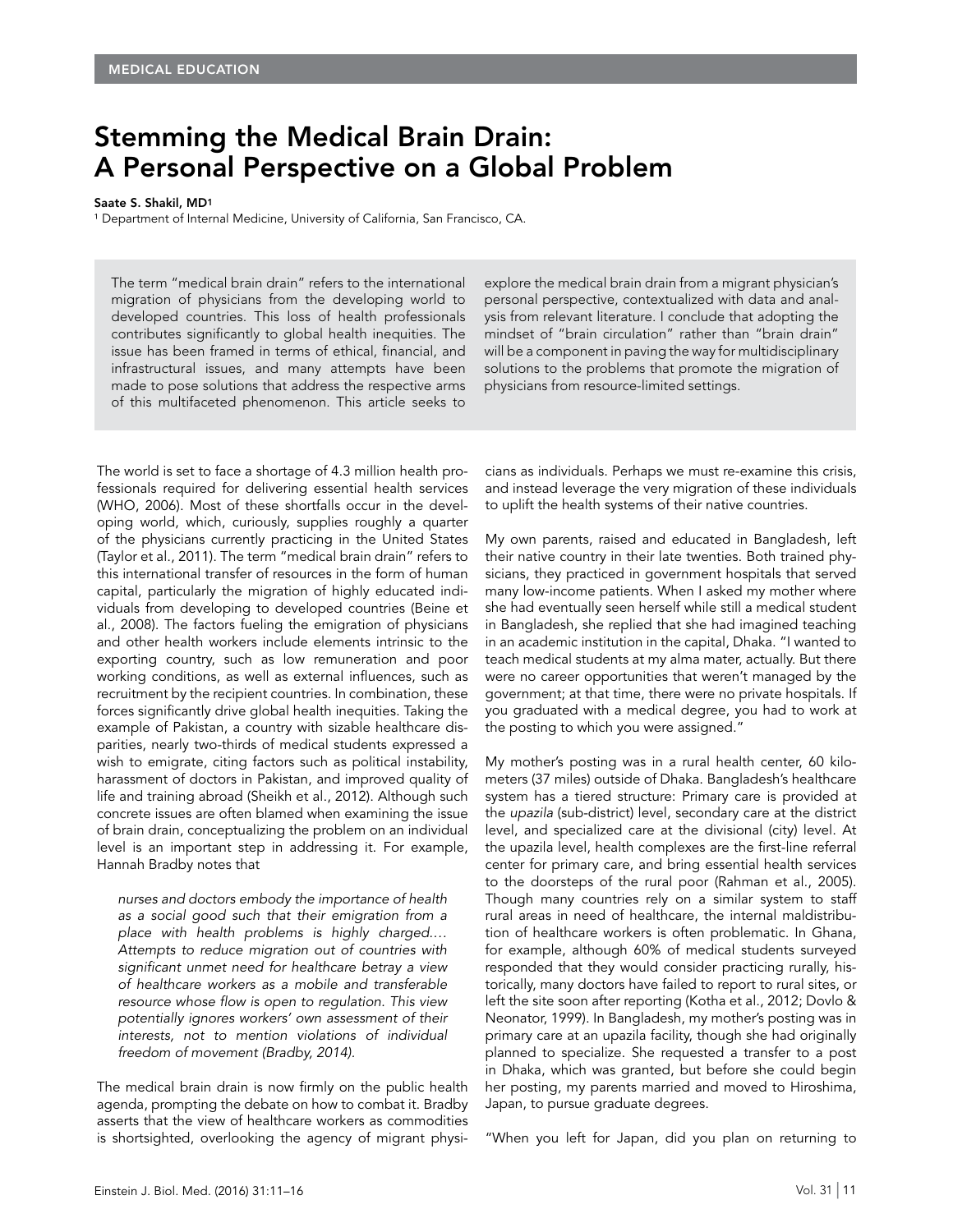Dhaka?" I asked. My mother explained that if she and my father moved back to Bangladesh, they would not have jobs; the political system at the time discouraged returning to the country upon leaving it. When my mother left, she effectively resigned her post permanently, because she would not be offered another position in a government-run hospital. Notably, the government-subsidized hospitals in Bangladesh are the only institutions that treat primarily lowincome patients. Unfortunately, there are only 660 public, government-run hospitals in the country to serve the more than 50 million Bangladeshis living below the poverty line. And though Bangladesh boasts the third-highest rate of underweight children in the world, and is among the top 50 nations with the highest maternal mortality, only 96 maternal and child welfare centers exist in the whole of the densely populated country (Rahman et al., 2005; CIA, 2012).

Although private health facilities have now been established in Bangladesh, privatized care is accessible only to those who can afford it. Many doctors from public hospitals "moonlight" at private centers, part-time. Patients at these facilities often believe that they receive a superior standard of care compared to public hospitals—a disputable assumption, as private hospitals are often attended by the same physicians that serve in public ones. In addition, private clinics are often unaccountable to government standards of service rates and health risks. Though there is little formal data on the differences in private versus public care, one example occurs in rural Bangladesh, where traditional faith healers, homeopaths, untrained pharmacists and allopaths fill the gap in need-based healthcare delivery systems for the rural poor (Rahman et al., 2011). Similarly, among the urban poor, unregulated selling of over-the-counter pharmaceuticals and care-seeking from informal and low-quality unlicensed private clinics exacerbate the already poor health of slum-dwellers (Afsana & Wahid, 2013). Although the recent increase in the establishment of private hospitals in Bangladesh has dissuaded many wealthy patients from seeking care abroad, it has done nothing to deliver essential health services to the poor (Rahman et al., 2005). A similar phenomenon has been observed in India, as well. A survey of Indian doctors in the United Kingdom found that, although a significant number of them intended to return to India, most planned to work in the private sector upon their return—thus leaving the impoverished rural areas without service (Kangasniemi et al., 2007).

Today, my parents are practicing physicians in New York, where 40% of the healthcare workforce is constituted by foreign medical graduates (AMA, 2010). From the moment they left Bangladesh, my parents knew that they would not return to live there. During my mother's five years in Japan, she simultaneously worked toward her PhD and prepared for the U.S. Medical Licensing Examination. She had planned to move to either the U.S. or the U.K. to acquire better training, and says she would have made the same decisions even if she had understood the obstacles foreign medical graduates must overcome to enter the medical profession in the U.S. "The education here is better," she said. "In Bangladesh, there was no opportunity to pursue

a PhD, and training wasn't comparable to [the U.S.]. But at some point in my life, I want to return to Bangladesh to train people."

This was the first I'd heard of my mom wanting to work in Dhaka someday. She had some interesting insights when I probed her on the issue. For one thing, she has never questioned the ethics of developed countries recruiting physicians from less wealthy nations, although this has been an ongoing target of policy change in addressing the medical brain drain (WHO, 2010). Even though the majority of emigrants build new lives where they take up residence, a small percentage of them return to their countries of origin. That small percentage is often responsible for innovations—advancing the adoption of existing technology and expanding the knowledge base—that would not otherwise have happened had they not been exposed to training environments abroad. In addition, Kangasniemi et al. posit that "returning migrants can transform the brain drain into a highly beneficial 'brain circulation' ... and while the returnees are not likely to work in the most impoverished rural areas, ...it is possible that their return 'pushes' other doctors out into the rural areas" (2007).

Unfortunately, since the government of Bangladesh will not employ physicians who emigrate from the country, there is no guarantee that Bangladeshi doctors trained overseas, no matter how well intentioned, can deliver care to the impoverished. Though government facilities exist to provide care to these marginalized citizens, the existing system has a number of drawbacks, the most pronounced of which is inefficiency:

*There are simply too few doctors available to see the patients [who] wait exorbitant amounts of time before being [seen]. Additionally, funds are often insufficient or misappropriated, which results in half-constructed operation theaters or unmanned examination rooms in hospitals and clinics. As a result … only 30 percent of Bangladesh's population utilizes the government's health services (Chaudhury, 2003).*

In spite of the medical system's current state, my mother still believes that Bangladesh will be able to meet its healthcare gap. "How?" I asked her. "Activism," she replied. "We, the 'ex-pats,' have to negotiate at the government level. And we need to have access to teaching. We're not asking for money—we're volunteering." She insists that this will happen in my lifetime. Since Bangladesh established its independence in 1971, until 1990, physicians were not allowed to emigrate, meaning my mother's generation essentially trained and became established in developed nations. Because of this, many are willing to return to Bangladesh at some point in their lives to advance the existing medical knowledge and technology. Of course, this effort requires internal support, as well. Many of my mother's medical school classmates are involved in recruiting Bangladeshi physicians back home from overseas. Because they are established within the country, they may have power to circumvent policies that bar ex-patriate physicians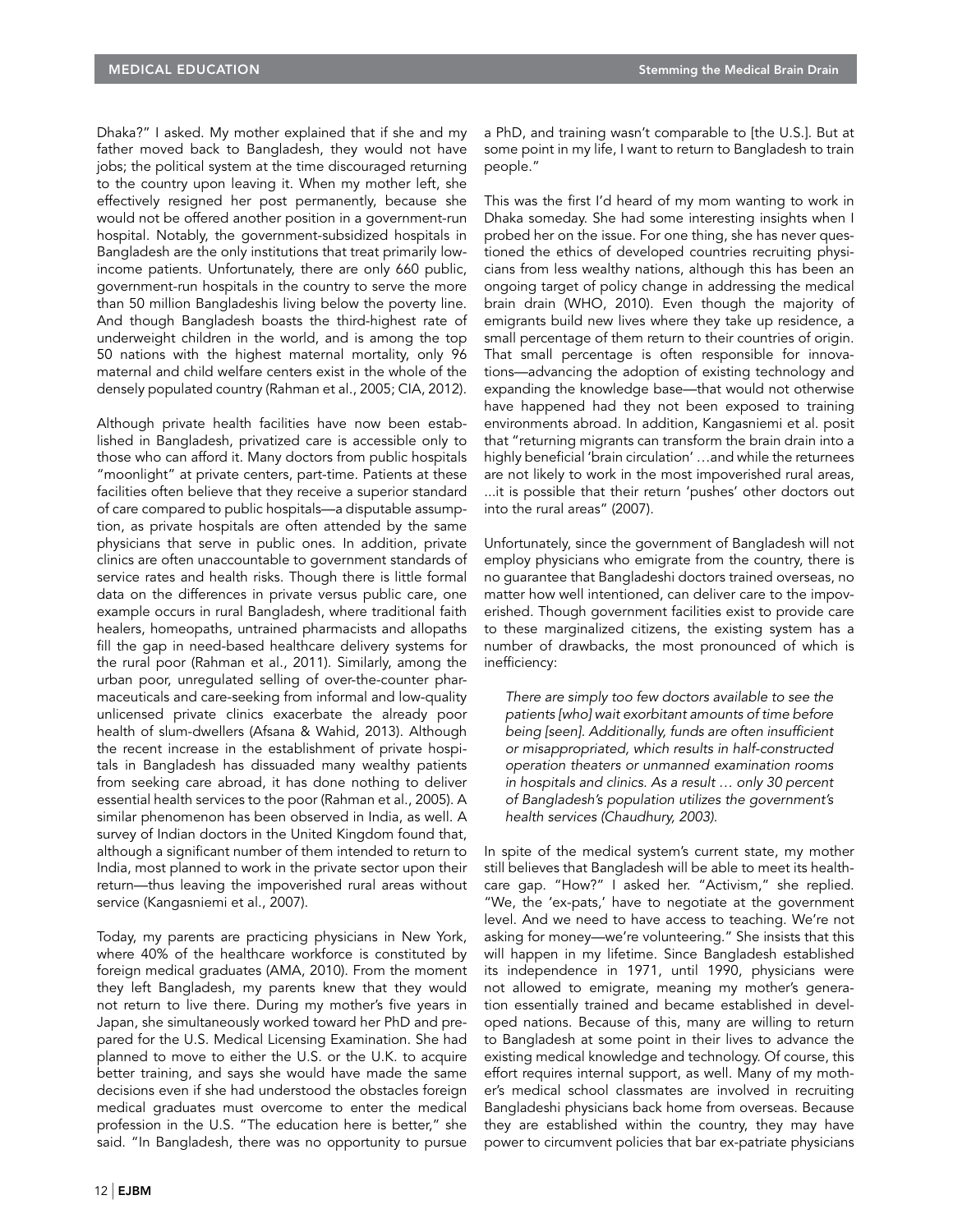from making changes to Bangladesh's healthcare system. As Bradby noted, the emotive descriptors attached to the brain drain have often maligned the recruitment of trained health professionals by developed countries. But listening to my mother's story, it became clear that there are individual impulses to address brain drain as well; people sincerely want to give back to their native health systems. A study of South African health workers who had immigrated to the U.K., for example, found that those who had left to pursue academic opportunities were more likely to return to South Africa. Indeed, some had emigrated for the express purpose of gaining skills and expertise to apply in the South African health system (Bidwell et al., 2014).

"Is there a policy solution?" I asked her. After all, the prevailing mindset has been that strengthening domestic healthcare is necessary to retain domestic health professionals: improved conditions, fair remuneration, and education in resource-poor countries would allow health workers to function effectively and would also provide them with lasting social benefits (Mackey & Lang, 2013). Several different policy improvements have been suggested, including diversifying the skills mix to maximize the potential of nonphysician health workers, and encouraging migrant workers to return to their home countries (Cometto et al., 2013). But my mother says that policy solutions would be ineffective for Bangladesh; the government de-incentivizes emigration by barring return (Rahman & Khan, 2006). In addition, the inefficacy of the existing government-run healthcare system seems to indicate that policy is the opposite of the solution. Although there has been a major shift in the government health policy during the last decade, one critic for the Global Health Watch notes that

*such policy has not been based on the assessment of health needs of the population. For instance, health services, previously offered at the household level, [are now delivered] at the community clinics.… Introduction of user fees [at government facilities] has marginalized access for the poorer sections. Health services have been integrated at the community level without considering institutional constraints. Although this has been an attractive proposition, deep-rooted differences between different cadres of personnel have posed serious constraints to adequately provide services. These changes have considerable negative effects on health particularly among the ultra-poor (Hadi, 2004).*

Indeed, many countries have attempted to de-incentivize emigration by imposing restrictions, and Bangladesh is merely one example. In addition, receiving countries have also attempted to implement ethical recruitment policies, for example, by sending compensatory payments to countries that have trained a significant portion of the destination country's healthcare staff (Bradby, 2014). But these policy changes have largely been ineffective. In the U.K., for instance, despite the adoption of the Code of Practice for National Health Service employers, which is designed to limit the recruitment of overseas health professionals to

the United Kingdom, active international recruitment by employers continued (Blacklock et al., 2012). In the United States, foreign medical graduates fill a vital gap in the health system: 58% of them are in primary care, a grossly underserved field, compared with only 27% of U.S. medical graduates (AMA, 2010). Indeed, foreign medical graduates are thought to perform a safety-net function by caring for the uninsured and indigent populations in inner-city and rural areas, in contrast to U.S. graduates (Mick et al., 2000).

But even with all the discussion of policy and politics, a more fundamental point was emerging from our discussion—in order for developing countries to advance, they need to import ideas from the outside, because "alongside the amplification of migration is the mobility of capital, ideas and technology" (Bradby, 2014). And my mother firmly believes that volunteer efforts, born out of a sense of loyalty to the country of one's birth, will provide the vehicle for healthcare in Bangladesh to move forward, little by little. "We're only going to add to the effort," my mother said. "The majority of it comes from inside. At the same time, though, Bangladesh can't just become the U.S. overnight. The primary factor is the lack of infrastructure."

Relying on the patriotism of ex-pats seems a little wishful, I remarked. After all, three quarters of the international medical graduates who train in the U.S. ultimately establish their practices here (AMA, 2010). In addition, there has been little formal exploration into the theory of "beneficial" brain drain; one of the few existing studies suggests that it is unlikely to be relevant in providing educational incentives to those seeking training in order to migrate (Kangasniemi et al., 2007). But my mom has faith: "People are emigrating all the time, from every generation. Some will establish their lives [in the U.S. or other developed countries], some will return to [their native country]. And if at some point, Bangladesh's infrastructure improves, such that it's comparable or even better to live there than [elsewhere]—then people will choose that." And in fact, it's already happening in some parts of the world. Indian-Americans from many sectors are moving back to India, where economic opportunities for returnees are on the rise, and quality of life is, in many respects, superior to the U.S. (Roy, 2009). Similarly, nearly a quarter of Lebanese medical students who intended to train abroad wished to return to their native country immediately after completing their training—perhaps more relevant to my mother's point, as Lebanon is considered a middle-tohigh-income country with adequate infrastructure, existing health systems and economic stability to offer its healthcare work force (Akl et al., 2008).

Though brain circulation is a component in addressing brain drain, it is improbable that it will be a stand-alone solution. The factors that forced emigration of individuals to begin with, such as longstanding political instability and lack of infrastructure, are unlikely to be offset by a single-pronged approach. In order to truly address the brain drain, we must focus on at least three areas: brain circulation, encouraging return migration; "brain retention," incentivizing the retention of native health workers; and "brain banking," fiscal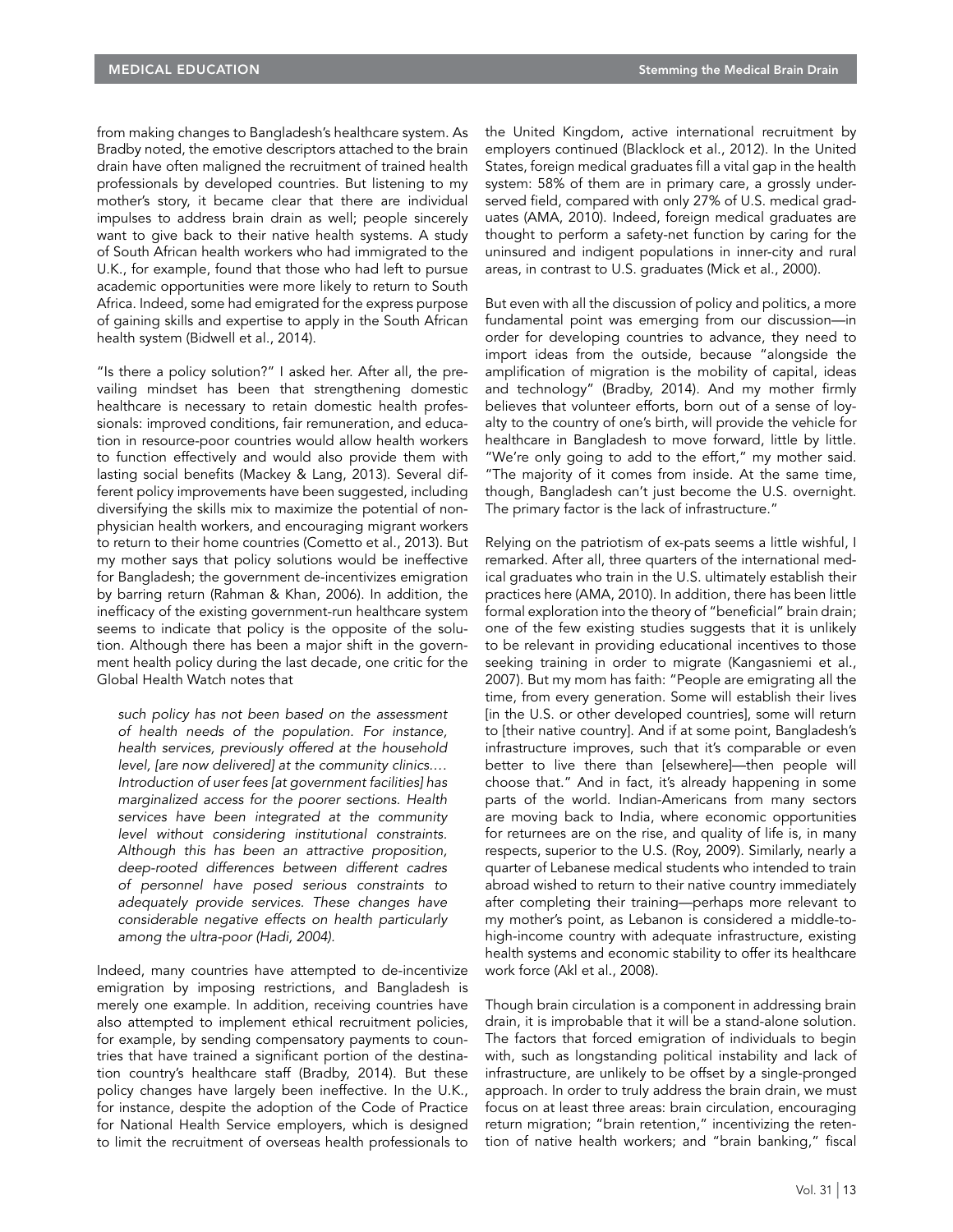commitment to the transfer and discovery of knowledge via funding, remittances and capital.

Although the return of native workers to address a nation's health crises is a lofty ideal, in reality, return migrants would be more likely to reside in affluent areas in which health needs are largely already met. An analogous problem, the "internal" brain drain of rural physicians to urban areas and from public to private sectors of developing countries, also remains to be addressed. In Malaysia and India, for example, many health workers have returned to work in the private sector, an often lucrative area due to medical tourism, but there is no evidence of these physicians working in the public sector. Again, the return migration of physicians to their home countries in these instances seems to fuel internal brain drain rather than brain circulation (Connell, 2011). Solely focusing on fostering return migration is actually likely to drive further public/private and urban/rural disparities rather than deliver care to the most needy. In response to these phenomena, Eyal and Hurst advocate the development of "locally relevant" medical curricula in underserved regional medical schools:

*Students in a locally relevant medical school learn, for example, how to prescribe drugs that are more affordable for poor patients than the western standard of care (often generic equivalents) and that are safer to prescribe when supply or refrigeration are erratic. They gain true mastery in gleaning information using inexpensive tools like the physical exam. For example, they develop advanced expertise in stethoscope diagnosis, to a degree that Western physicians with access to expensive lab tests, X-ray and magnetic resonance imaging (MRI) usually do not require. These students become fluent at strategies and decision algorithms that might be irrelevant or grossly suboptimal in well-equipped Western settings, but remain highly recommended for scarcity conditions.…Many rotations, or even the bulk of training, take place in rural and underserved communities, rather than city hospitals, and schools encourage admissions from members of these communities. The explicit aim of medical education is to prepare physicians primarily for work in underserved areas (Eyal and Hurst, 2008).*

Locally relevant training, they argue, could make graduates' skills less marketable abroad. Similarly, such a system could boost the prestige of local practice, as well as focus recruitment in rural areas, thereby mitigating the internal brain drain by offering rural practitioners new career options in education and capacity building.

In addition to educational programs fostering brain retention, host countries must also invest in research and development, and in broader opportunities for science and education. For example, remittances from Bangladeshis living overseas amount to \$2 billion annually, the country's second largest source of foreign revenue. Brain banking funds such as these should be used to expand educational opportunities for those residing within the country, which may promote retention of those who would otherwise seek better training and education abroad. In an alternate sense,

*brain banking also includes expatriate scientists and healthcare professionals [who] can contribute their knowledge, clinical and research skills to their native countries by developing collaborative training programmes, research projects and teaching their own countrymen. This requires the commitment of foreign scientists and receptiveness at the other end (Dodani & Laporte, 2005).*

Lastly, promoting brain circulation is likely the most complex of these problems. In many ways, the draw of improved infrastructure and job security in their native countries is the least of emigrants' concerns when considering return migration. In Africa, for instance, many emigrants want to return, and would be more likely to do so if official programs or organizations existed to help them with the process and logistics of re-establishing themselves. A number of prohibitive barriers exist for returning health workers. Working in the public sector is difficult, especially as one is often working below one's qualifications and pay or skill grade. Lack of recognition of qualifications also needs to be addressed with policy changes, and accounts abound from both Africa and Bangladesh, as have been summarized above (VSO, 2010).

Despite all of these barriers, however, there are physicians who return—permanently or periodically—to Bangladesh. Although little data is available on the rates of return migration to emigrant physicians' countries of origin, Bangladesh's unique historical context paves the way for brain circulation to occur. My mother's generation grew up and practiced largely outside the country, creating a small diaspora of expatriate physicians. This diaspora, as Omar Rahman points out, has the potential and the power to foster the transfer of social capital that can enhance economic growth and development of the homeland (Rahman, 2006). Rahman notes that the ability of diaspora members to do this hinges on several factors, including one that my mother had pointed out: the receptivity of the legal, political and bureaucratic structures in Bangladesh to such exchanges, either via the return of migrants or trans-nationals—the latter referring to those who move fluidly between homeland and destination country. Another necessity, Rahman writes, is the development of institutional frameworks and groups within the diaspora community that can specifically identify targeted areas in which coherent, long-term, sustainable transfer programs can be created.

To this latter point, there are a few organizations of Bangladeshi ex-patriate physicians in the U.S. One of these, the Bangladesh Medical Association of North America (BMANA), has sponsored journals for medical colleges in Bangladesh, as well as telemedicine projects that harness technology to deliver consultations, obviating the need to travel back to Bangladesh. Many, however, have also done exactly this—physicians from many specialties have traveled back to Bangladesh to give various lectures, and some have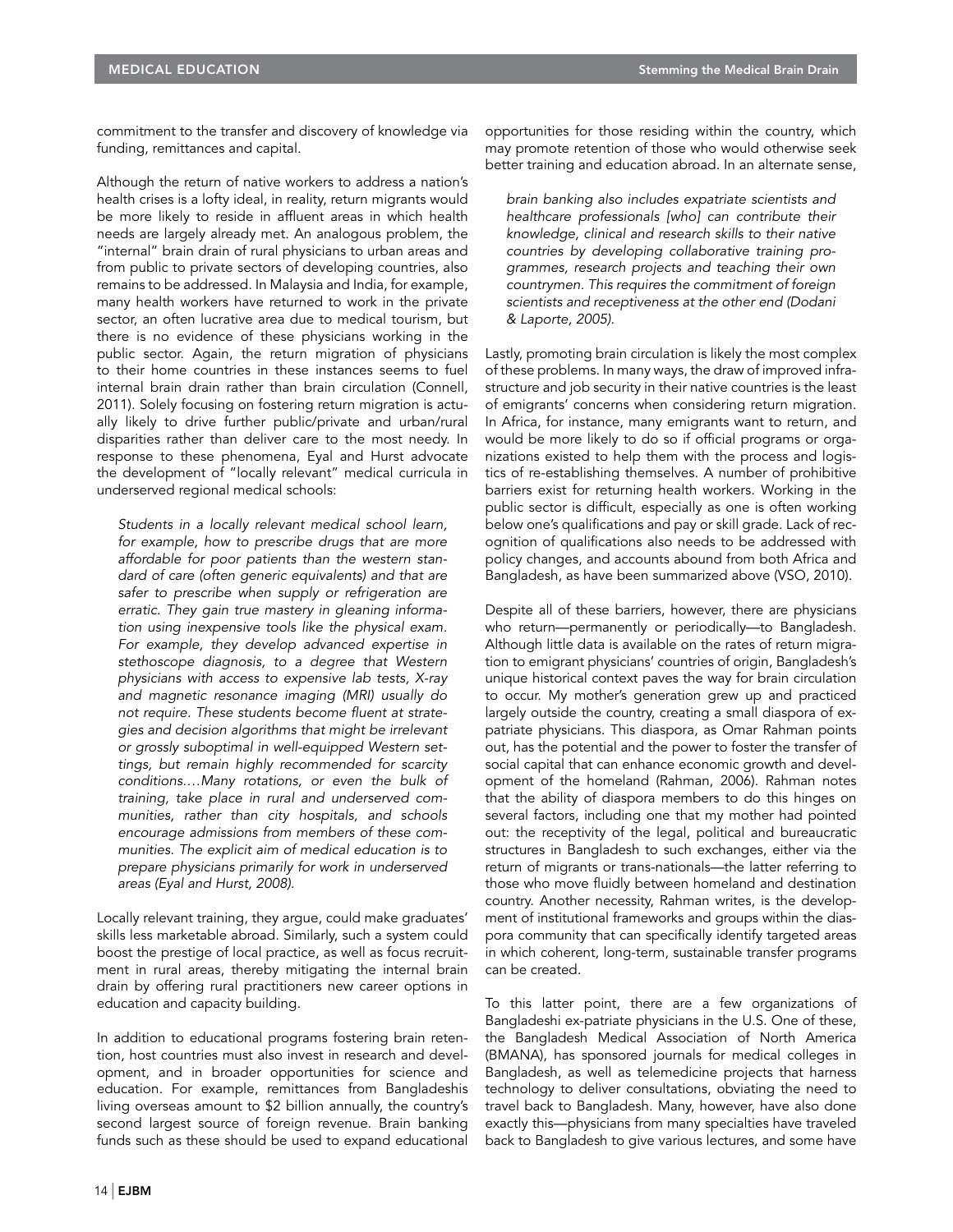even performed advanced cardiac procedures and established facilities that can house the resources to provide these services, which previously would have been impossible. In addition to providing education to Bangladeshi doctors-intraining, many diaspora physicians have provided *pro bono* services directly to patients, including in rural underserved areas (Rahman, 2006).

My mother, too, is a member of her medical school's alumni association, which annually sponsors the White Coat Ceremony for the entering class at Sallimullah Medical College. Her classmates periodically return to Dhaka to teach courses and to mentor students, and she hopes to have time to join this effort, too. And Sallimullah is not the only medical school with a generous and well-connected alumni base. One of my mother's colleagues in New York, a graduate of Dhaka Medical College, also travels back every few months to teach pathology courses and seminars there. To Rahman's point, organization is key—solidifying institutions that represent groups of ex-patriate physicians lends them credibility, negotiating power, and the resources to advocate at higher political and bureaucratic tiers.

Anecdotally, these combined efforts seem significant, but there is still much work to be done. In truth, the Bangladeshi Diaspora in the U.S. is not sizeable enough to eradicate health infrastructure disparities. BMANA, for instance, has only 300 active members. Remarkably, Rahman points out that "the eventual Bangladeshi Diaspora should include second and possibly third generation Bangladeshis… these individuals may have special ties to the birthplace of their parents even if they were not born there" (2006). Here, I realize, he's referring to me. In fact, as soon as I entered medical school I knew I wanted to experience the healthcare system in Bangladesh for myself. I spent a summer at the Dhaka Medical College Hospital after my first year of medical school, and it was an experience that cemented my interest in global health, as well as my commitment to working in the health sector, particularly capacity-building, in Bangladesh. So perhaps my mother's hope is well-placed; the Bangladeshi Diaspora can grow if we can continue to nurture these cultural links.

But despite these current efforts, and although I agree with my mother that return migration could be a pivotal factor in combating the brain drain, the other issues of retention and economics must be targeted in unison. The exchange of ideas has to occur not only via physical migration of individuals, but by internal investment in the country's future. Barriers to this still exist—it is difficult for ex-patriate physicians and health workers to have a voice within Bangladesh's national health system, as no formal channels are in place, and as mentioned above, there are only a handful of formalized diaspora physician groups. In addition, the emotive nature of the debate may hold us back from seeing the true barriers—accusations directed at developed countries that actively recruit talent from the developing world do not advance the mission of change. Instead, incentives to return home and exchange programs to train physicians, would better foster the exchange and circulation of knowledge.

To reconcile my mother's point with my conclusions, it is not enough simply to exchange ideas—but it is an important component.

"Even if not in my lifetime, definitely in yours," my mother says. "You'll see Bangladesh move forward. Lots of ideas will be exchanged."

Corresponding Author: Saate S. Shakil, MD (saate.shakil@ucsf.edu).

Author Contributions: This manuscript was composed by a single author.

Acknowledgements: Many thanks to Stephanie Buss for the invitation to write this article, and Fouzia Shakil for her personal contributions on the topic.

Disclosure: The author completed and submitted the ICMJE Form for Disclosure of Potential Conflicts of Interest. No conflicts were noted.

## References

- Afsana, K., Wahid, S. (2013). Health care for poor people in the urban slums of Bangladesh. *The Lancet*, *382*(9910), 2049-2051. doi:10.1016/S0140- 6736(13)62295-3
- Akl, E.A., Maroun, N., Major, S., Afif, C., Abdo, A., Choucair, J., Sakr, M., Li, C.K., Grant, B.J.B., Schunemann, H.J. (2008). Post-graduation migration intentions of students of Lebanese medical schools: A survey study. *[BioMed Central Public Health](http://www.ncbi.nlm.nih.gov/pubmed/18518954)* , *8*, 191. doi: 10.1186/1471-2458-8-191
- American Medical Association. (2010). International medical graduates in American medicine: Contemporary challenges and opportunities. *A position paper by the AMA-International Medical Graduates (AMA-IMG) Section Governing Council*. January 2010.
- Beine, M., Docquier, F., and Rapoport, H. (2001). Brain drain and economic growth: Theory and evidence. *Journal of Developmental Economics, 64*, 275-289.
- Bidwell, P., Laxmikanth, P., Blacklock, C., Hayward, G., Willcox, M., Peersman, W., Moosa, S., Mant, D. (2014). Security and skills: The two key issues in health worker migration. *Global Health Action, 7*, 24194.
- Blacklock, C., Heneghan, C., Mant, D., Ward, A.M. (2012). Effect of UK policy on medical migration: A time series analysis of physician registration data. *Human Resources for Health*, *10*, 35.
- Bradby, H. (2014). International medical migration: A critical conceptual review of the global movements of doctors and nurses. *Health, 18*(6). doi: 10.1177/1363459314524803
- Chaudhury, A. (2003). Factory health services: An innovative method of providing health care in Bangladesh. *MIT Undergraduate Research Journal, 8*, 17-20*.*
- Central Intelligence Agency. (2012). *The World Factbook 2012*: Central Intelligence Agency. Washington, DC.
- Connell, J. (2011). A new inequality? Privatization, urban bias, migration and medical tourism. *Asia Pacific Viewpoint*, *52*(3), 260-271.
- Dodani, S., LaPorte, R.E. (2005). Brain drain from developing countries: How can brain drain be converted into wisdom gain? *Journal of the Royal Society of Medicine*, *98*, 487-491.
- Dovlo, D., Nyonator, F. (1999). Migration by graduates of the University of Ghana Medical School: A preliminary rapid appraisal. *Human Resources for Health, 3*, 40-51.
- Eyal, N., Hurst, S.A. (2008). Physician brain drain: Can nothing be done? *Public Health Ethics*, *1*(2), 180-192.
- Hadi, A. (2004). Ensuring health services for the ultra poor in Bangladesh: BRAC Experience. Case studies and human interest stories: Testimonies and essays. *Global Health Watch*.
- Kangasniemi, M., Winters, L.A., Commander, S. (2007). Is the medical brain drain beneficial? Evidence from overseas doctors in the UK. *Social Sciences and Medicine*, *65*, 915-923.